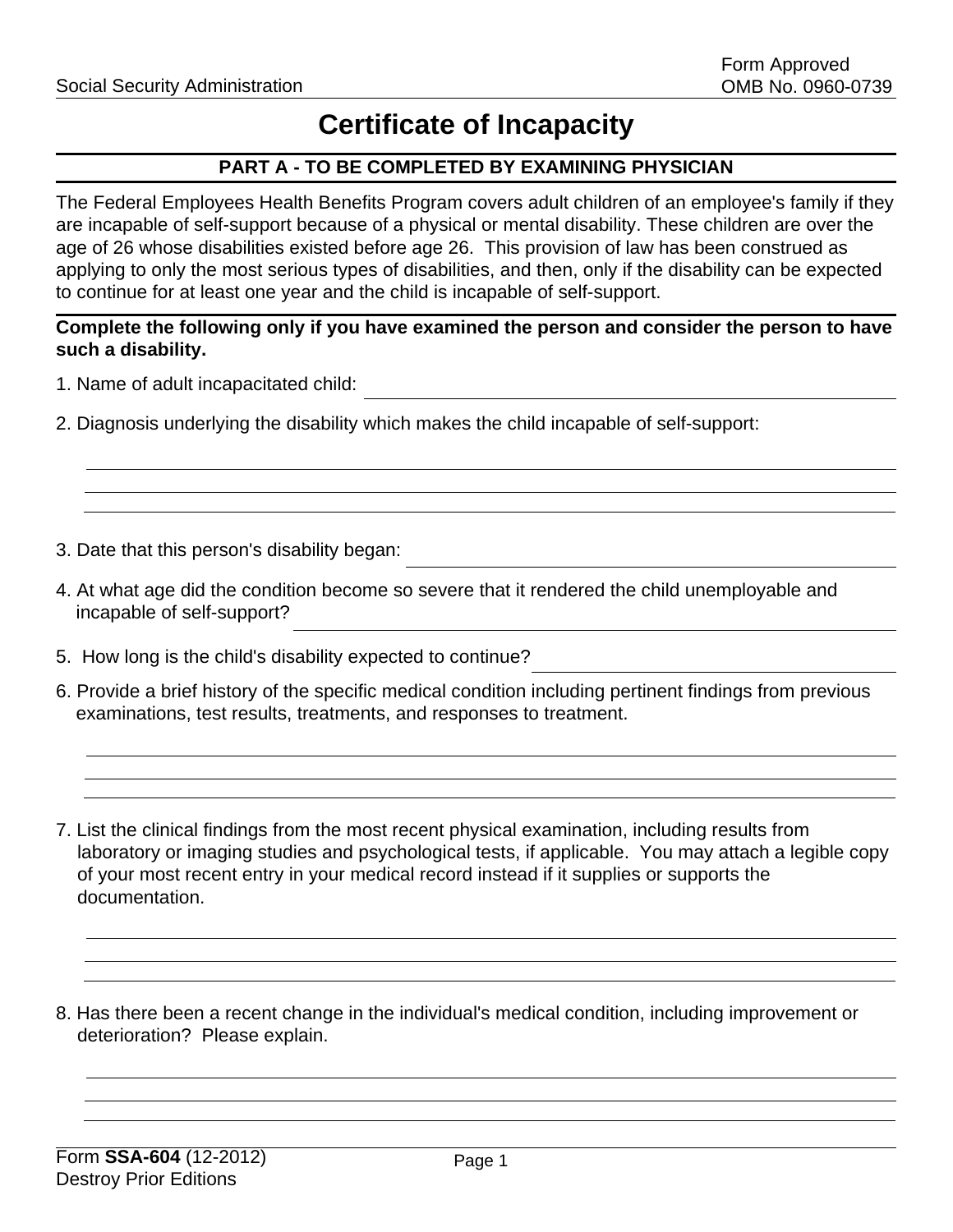9. List any special supervisory, physical assistance, or custodial care that the individual now requires.

10. List any treatments, rehabilitation programs, educational training or occupational accommodations that could help the child become self-supportive.

11. Additional comments:

**I certify that the adult child listed on this certificate is incapable of self-support due to the above disability. I declare under penalty of perjury that I have examined all the information on this form, and on any accompanying statements or forms, and it is true and correct to the best of my knowledge.** 

Doctor's Name: Date:

Doctor's Signature:

Office Address:

#### **PART B - TO BE COMPLETED BY EMPLOYEE**

<u> 1980 - Johann Barbara, martxa alemaniar argametra (h. 1980).</u>

Office Telephone Number:

1. Employee's name and mailing address:

2. Last four digits of employee's social security number:

3. Health benefit plan code:

4. Adult child's relationship to employee:

5. Child's date of birth:

6. Has the child been employed during the last twelve months? If so, provide name of employer, periods of employment, description of work performed, and total earnings:

7. If employed, was employment in a closely supervised environment such as a sheltered workshop?

|  | 8. List highest level of education of disabled child: |  |  |  |  |  |
|--|-------------------------------------------------------|--|--|--|--|--|
|--|-------------------------------------------------------|--|--|--|--|--|